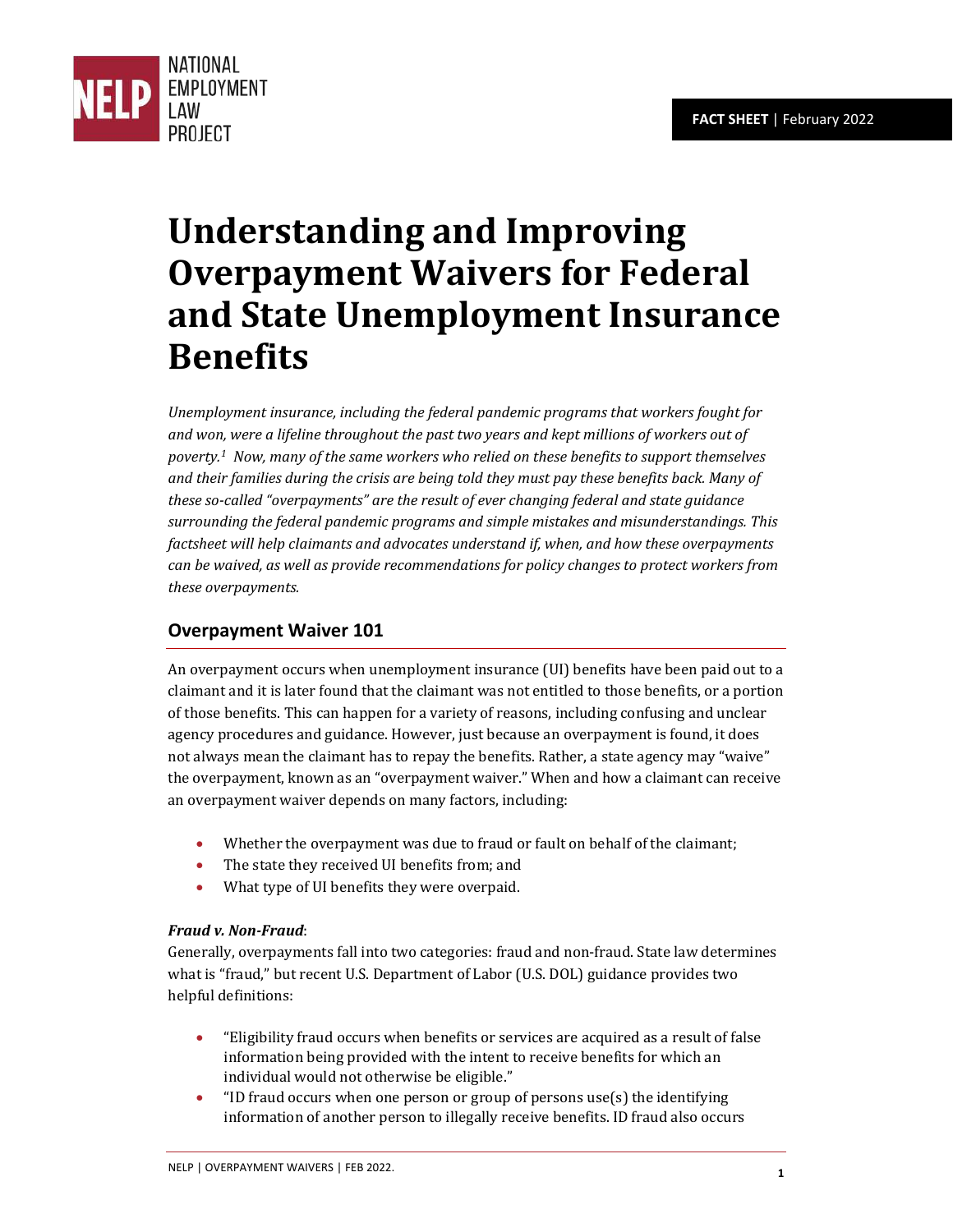when an individual's UI account is hacked or taken over by a person or group and the benefit payments are re-directed to another account by changing key user data after the claim has been established (e.g., banking information). In addition to using stolen identities or misusing an individual's identity, synthetic ID fraud occurs when real and/or fake information is combined to create false identities, . . . ."[2](#page-6-1)

A state agency **can never waive an overpayment that was caused by fraud and must apply a minimum of a 15% penalty.**[3](#page-6-2) So, it is important for a claimant to challenge any underlying fraud determination if they want to seek an overpayment waiver and avoid heavy penalties, among other reasons. It is also important to ensure state law provides a clear and restrictive definition of what constitutes fraud and that state agencies apply the standard on a consistent basis.

#### *Overpayment waiver of state unemployment benefits:*

Each state has the power to determine if, when, and how overpayment waivers will be granted for regular state unemployment insurance benefits, with only limited federal requirements or guidance. The main restriction is that the U.S. DOL has a long-standing interpretation that federal law requires that if a state is going to waive an overpayment, it must do so on an individual, case-by-case determination.[4](#page-6-3) In other words, states cannot grant blanket waivers for regular unemployment insurance overpayments.[5](#page-6-4) Below we explain how this is different for the federal pandemic programs. Currently, all but 12 states have a permanent overpayment waiver provision. The 12 states without these provisions are Delaware, Kentucky, Missouri, Montana, Nebraska, New Mexico, New York, Oklahoma, Puerto Rico, Texas, Virginia, and West Virginia.[6](#page-6-5) However, even without a waiver provision, some states still do not collect all overpayments. For example, in New York, the state agency cannot recover overpayments where the claimant received the benefits in good faith and did not make a factually false statement or willful misrepresentation.<sup>[7](#page-6-6)</sup>

When and how overpayment waivers are granted vary from state to state. Overall, states tend to utilize two general criteria and will waive overpayments when: (1) the overpayment is through "no-fault of the claimant"; and/or (2) repayment would be "against equity and good conscience."[8](#page-6-7) Some states only utilize the first criteria. For example, in New Hampshire, overpayments are waived if the agency finds that they claimant was without fault in causing the overpayment.<sup>[9](#page-6-8)</sup> Other states, like Connecticut, include not only that repayment of benefits would be against equity and good conscience but also if repayment would "defeat the purpose of the benefits."<sup>[10](#page-6-9)</sup> Even when states tend to have similar statutory language, broad agency discretion in defining and applying these standards means that there can be great disparity and access to waivers across states for very similar circumstances. This includes what type of evidence the agency requires to prove these criteria and how accessible their waiver application is.[11](#page-6-10) Below we outline some model policies states can adopt to protect workers and ensure proper and timely overpayment waivers.

#### *Overpayment waiver of federal pandemic unemployment insurance programs*:

As with the waiver of overpayments of state unemployment insurance benefits, each state has the power to determine whether to waive overpayments of the federal pandemic programs. However, federal law sets out the authority of when and how the overpayments can be waived. Even states without state overpayment waiver laws can choose to waive overpayment for the federal programs under federal law. U.S. DOL "strongly encourages" states to waive recovery of federal pandemic overpayments when appropriate.<sup>[12](#page-6-11)</sup> The federal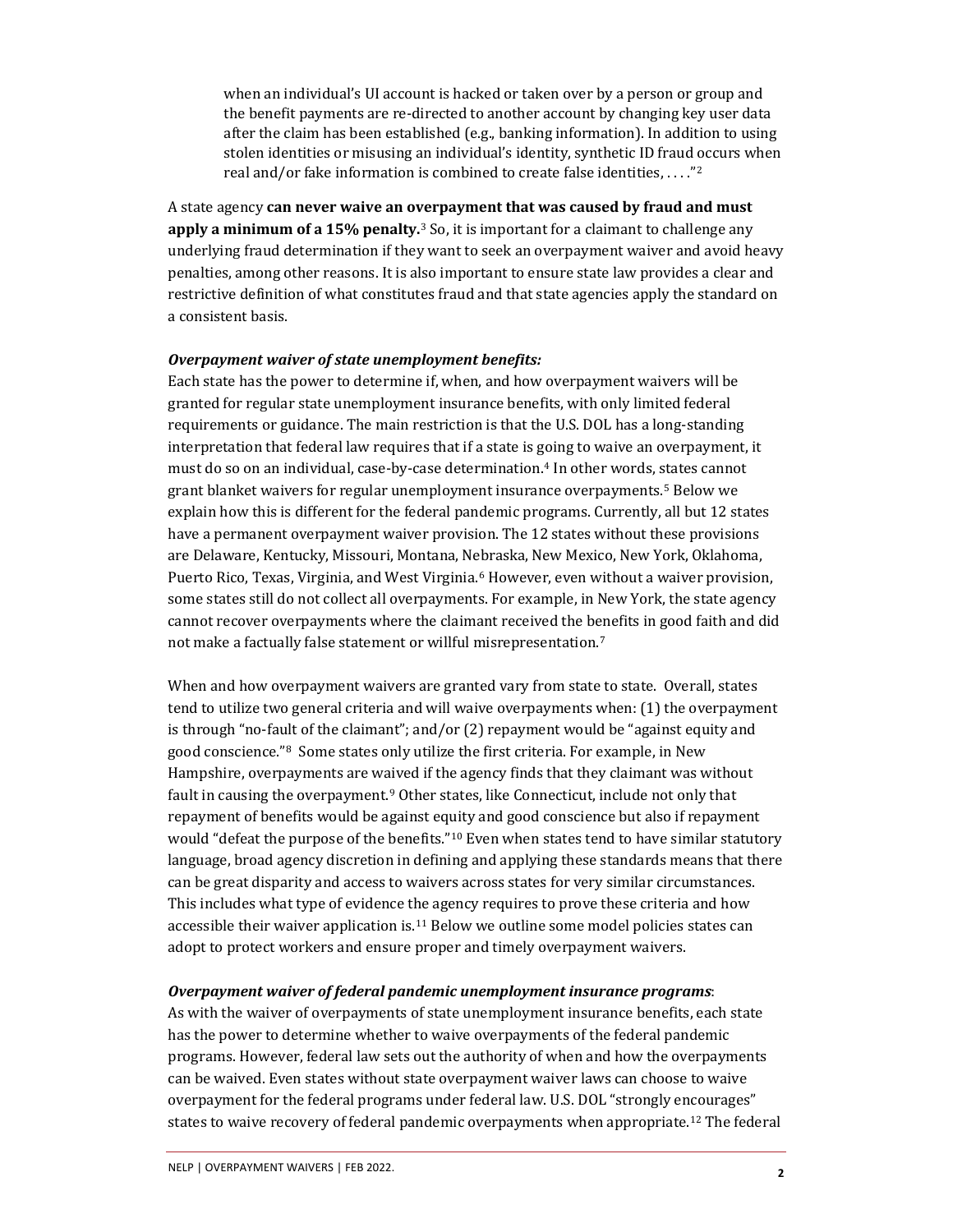pandemic programs include Pandemic Unemployment Assistance (PUA), Pandemic Emergency Unemployment Compensation (PEUC), Pandemic Unemployment Compensation (PUC), Mixed Earners Unemployment Compensation (MEUC), and the first week of regular UI that was reimbursable during the pandemic.<sup>[13](#page-6-12)</sup>

*New Guidance*. New guidance by the U.S. DOL clarifies when states may waive these non-fraud overpayments.<sup>[14](#page-6-13)</sup> First, the guidance reiterates that States have essentially three options when it comes to waiving non-fraud overpayments of the federal pandemic programs, or as they refer to them, the "CARES Act programs":

- 1. Option 1: Issue the blanket waivers identified in this UIPL and prior guidance (seven scenarios total, see below). States do not have to issue blanket waivers for all scenarios but can choose which ones to implement or not.
- 2. Option 2: Determine overpayment waiver of the CARES Act programs on an individual, case by case basis (can combine option #1 and #2).
- 3. Option 3: Exercise no waiver of overpayments for the CARES Act programs.

If a state does grant overpayment waivers of these programs, they must do so **retroactively to all overpayments created since the beginning of the CARES Act programs**. [15](#page-6-14) This means some claimants may be getting money back from the state. Moreover, the guidance reiterates a state's right to grant a waiver at the same time the overpayment is established. This means the state does not have to wait for, or require, a claimant to apply for a waiver. Rather, the state agency can both establish the overpayment and waive the overpayment at the same time. This includes the ability to send a single notice that both establishes the overpayment and waives recovery.[16](#page-6-15) To promote administrative efficiency and avoid confusion, states should proactively determine if the claimant is eligible for waiver at the time of determining the overpayment and send the single notice when possible.

*Blanket Waivers*. Importantly, unlike with state unemployment insurance, the federal guidance provides states with seven scenarios where it is permissible to grant "blanket waivers" or, in other words, the state may waive several overpayments all at once without doing an individual determination on a case-by-case basis.

These seven scenarios are:

- 1. Individual answered "no" to being able to work and available for work and the state paid PUA or PEUC without adjudicating the eligibility issue.
- 2. The individual was eligible for payment under an unemployment benefit program, but through no fault of the individual, they were instead incorrectly paid under either the PUA or PEUC program at a higher Weekly Benefit Amount (WBA).
- 3. The state paid the wrong amount of a dependents' allowance (DA) on a PUA or PEUC claim because the state used the wrong amount when calculating the DA.
- 4. Individual answered "no" to being unemployed, partially unemployed, or unable or unavailable to work because of the approved COVID-19 related reasons and the state paid PUA anyway.
- 5. The state paid the individual a minimum PUA WBA based on Disaster Unemployment Assistance (DUA) guidance that was higher than the state's minimum PUA WBA, which resulted in an overpayment.
- 6. The individual submitted proof of earnings to calculate their PUA WBA. However, through no fault of the individual, the state's instructions were either inadequate or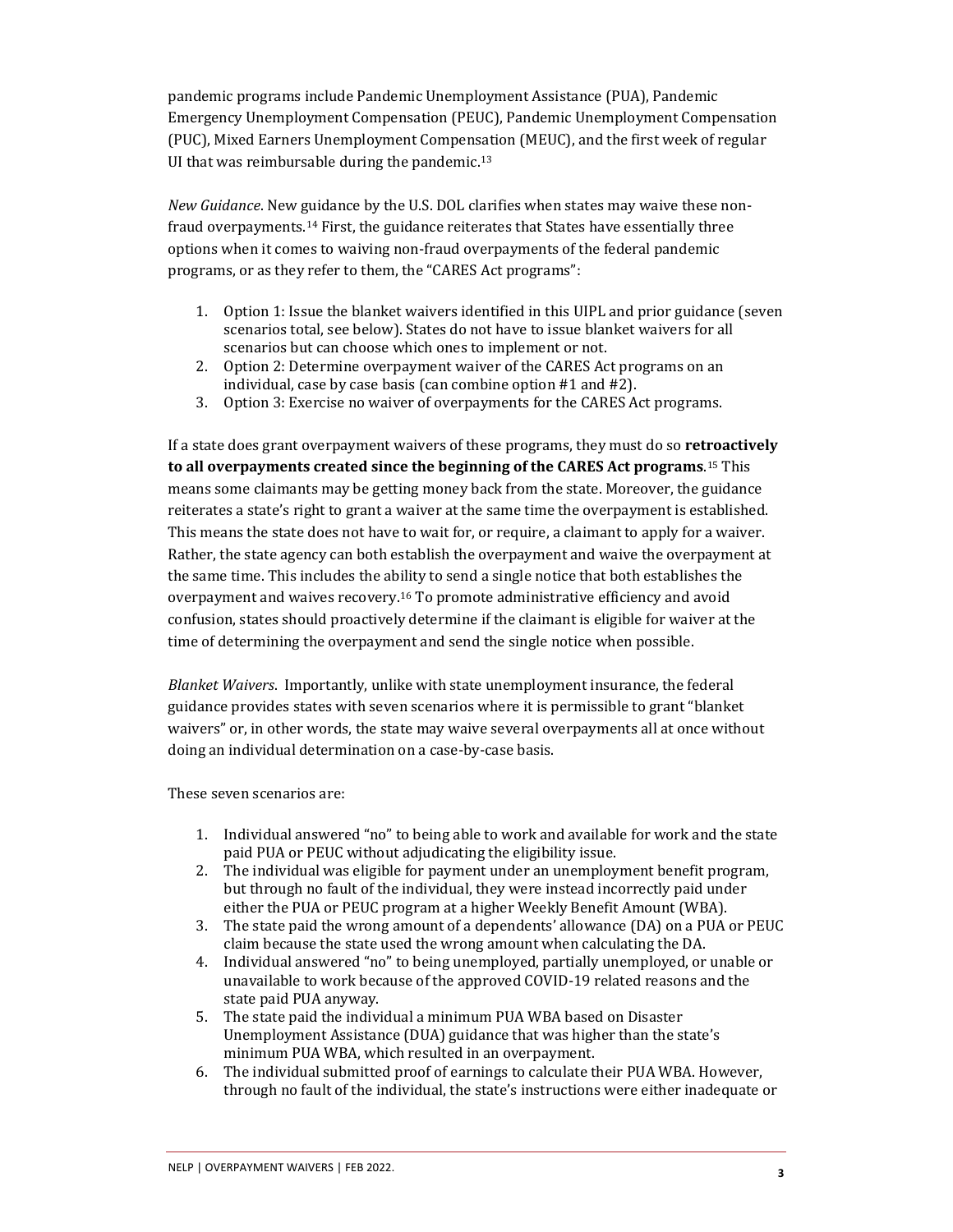the state incorrectly processed this calculation using self-employment gross income instead of net income or documents for an inapplicable tax year.

7. The individual submitted proof of self-employment earnings for MEUC eligibility. However, through no fault of the individual, the state's instructions were either inadequate or the state incorrectly processed this calculation, resulting in the individual incorrectly being determined eligible for MEUC.[17](#page-6-16)

The U.S. DOL also left the door open for states to propose additional scenarios that should be eligible for blanket waivers. To do so, the state can submit a form, which is Attachment II to the UIPL, to [covid-19@dol.gov](mailto:covid-19@dol.gov) with a copy to the appropriate ETA Regional Office.<sup>[18](#page-6-17)</sup> The U.S. DOL has said they will try to approve or disapprove the proposal within 14 days.<sup>[19](#page-6-18)</sup> Advocates that identify additional scenarios should reach out to their state agency and urge them to submit a request that the scenario be added to the allowable blanket waivers.

*Individual Determinations*. When doing individual determinations on a case-by-case basis, states can either use the definitions contained in their state law, provided the state law, at a minimum, adheres to the minimum federal requirements of the CARES Act. In other words, they allow waivers when the overpayment is "without fault on the part of the claimant" and recovery would be "against equity and good conscience."[20](#page-6-19) Or, the state may adopt the federal standards.[21](#page-6-20)

Under federal standards, an overpayment is "without fault of the claimant" when "the individual provided all the information correctly as requested by the state, but the state failed to take appropriate action with that information or took delayed action when determining eligibility."[22](#page-6-21) This includes if:

- The individual provided incorrect information due to conflicting, changing, or confusing information or instructions from the state;
- The individual was unable to reach the state despite their best efforts to ask or clarify what information the individual needed to provide; or
- Other similar difficulties (e.g., education, literacy, and/or language barriers) in understanding what information the state needed from the individual to properly determine eligibility. [23](#page-6-22)

Repayment would be "contrary to equity and good conscience" when at least one of three circumstances exists:

- Recovery would cause financial hardship to the claimant;
- The claimant can show (regardless of their financial situation) that due to the notice that such payment would be made or because of the incorrect payment, either they have relinquished a valuable right or changed positions for the worse; or
- Recovery would be unconscionable under the circumstances.<sup>[24](#page-7-0)</sup>

As states can chose to either apply federal standards or use their own state law, advocates should push the state to use the one that would provide greater relief. Additionally, we have included suggested policy changes below that could improve state law to include even broader and more worker-friendly standards.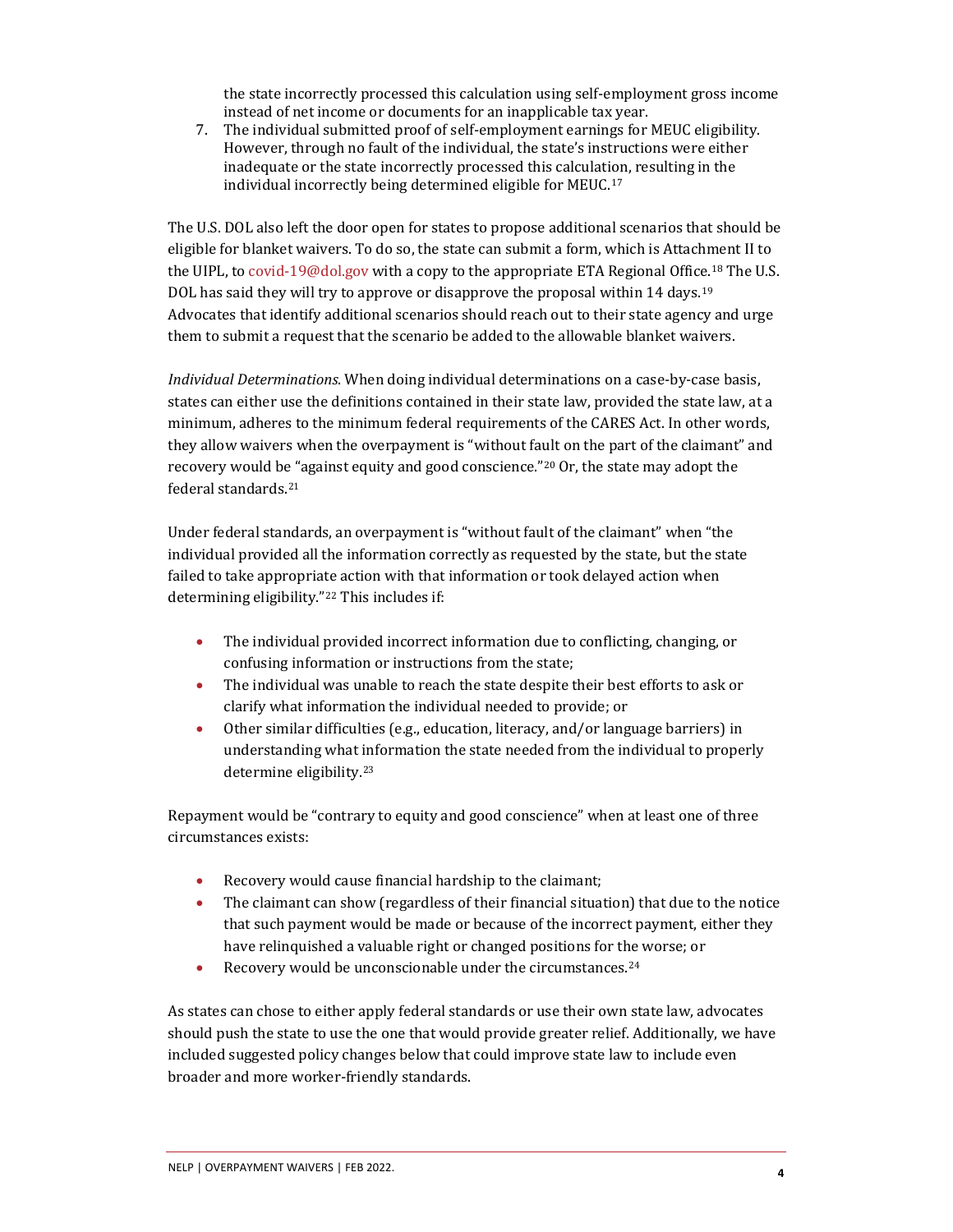[Click here](http://www.nelp.org/wp-content/uploads/UI-Overpayment-Waivers-Letter.docx) for a template letter to send to your state agency and governor asking them to adopt all the provisions of the new guidance and waive all overpayments of federal benefits to the greatest extent possible.

## **Due Process and Collection of Overpayments**

Claimants must be provided due process throughout the overpayment determination, waiver, and collection process. Although federal law mandates proper notice and appeal rights, the implementation of the guidance varies greatly across the states.[25](#page-7-1) Claimants regularly complain about confusing and frightening overpayment notices that leave them perplexed about what they did that caused the overpayment or what they must do to correct the problem. Thus, states must create and implement robust standards, including plain language notices, available in multiple languages and provided to claimants in multiple ways (e.g., email, text, mail, online platform, etc.).

State law should also ensure that claimants are given a reasonable time to appeal, protest, or request redetermination of the overpayment and waiver determination. Federal law sets a 30-day notice requirement in cases where a state has not established a specific notice period.[26](#page-7-2) However, states are allowed to set shorter deadlines if they wish. Thirty days should be the minimum for all states and states should allow an appeal, protest, or request for redetermination after 30 days if the claimant has "good cause," including if they never received the initial notice.

Once an overpayment is found, states may start to seek collection of the overpayment.[27](#page-7-3) If the state allows a waiver, collection cannot begin until the time to request a waiver has elapsed or, if an individual applied for a waiver, a determination is made on the waiver.<sup>[28](#page-7-4)</sup> However, it is up to each state to determine whether to cease collection during any appeal of a waiver determination.<sup>[29](#page-7-5)</sup> To avoid administrative burdens and unnecessary stress on claimants, state law should mandate that collection shall cease until the overpayment determination and waiver process is final.<sup>[30](#page-7-6)</sup> This means collection shall cease while there is a pending appeal or either the overpayment or the underlying disqualification or if there is a pending waiver application or an appeal of a waiver denial. Collection shall cease even if the pending appeal is untimely. Collection shall only proceed when there is a final determination that the debt is in fact owed and all appeals are exhausted.

Collection of overpayments can take many forms, including direct repayment, offset from future benefits, through civil action, and through the Treasury Offset Program (TOP).[31](#page-7-7)

## **Conclusion and Policy Recommendations**

Because states have broad discretion with regard to overpayment waivers, there is a lot of opportunity for advocates to push for reform, and states have the power to adopt waiver standards that center equity, ease administrative burdens, and ensure workers are not forced to pay for unintentional mistakes.

All states should have an overpayment waiver provision in state law that ensures all nonfraud overpayments may be waived. A state can choose to waive all overpayments that are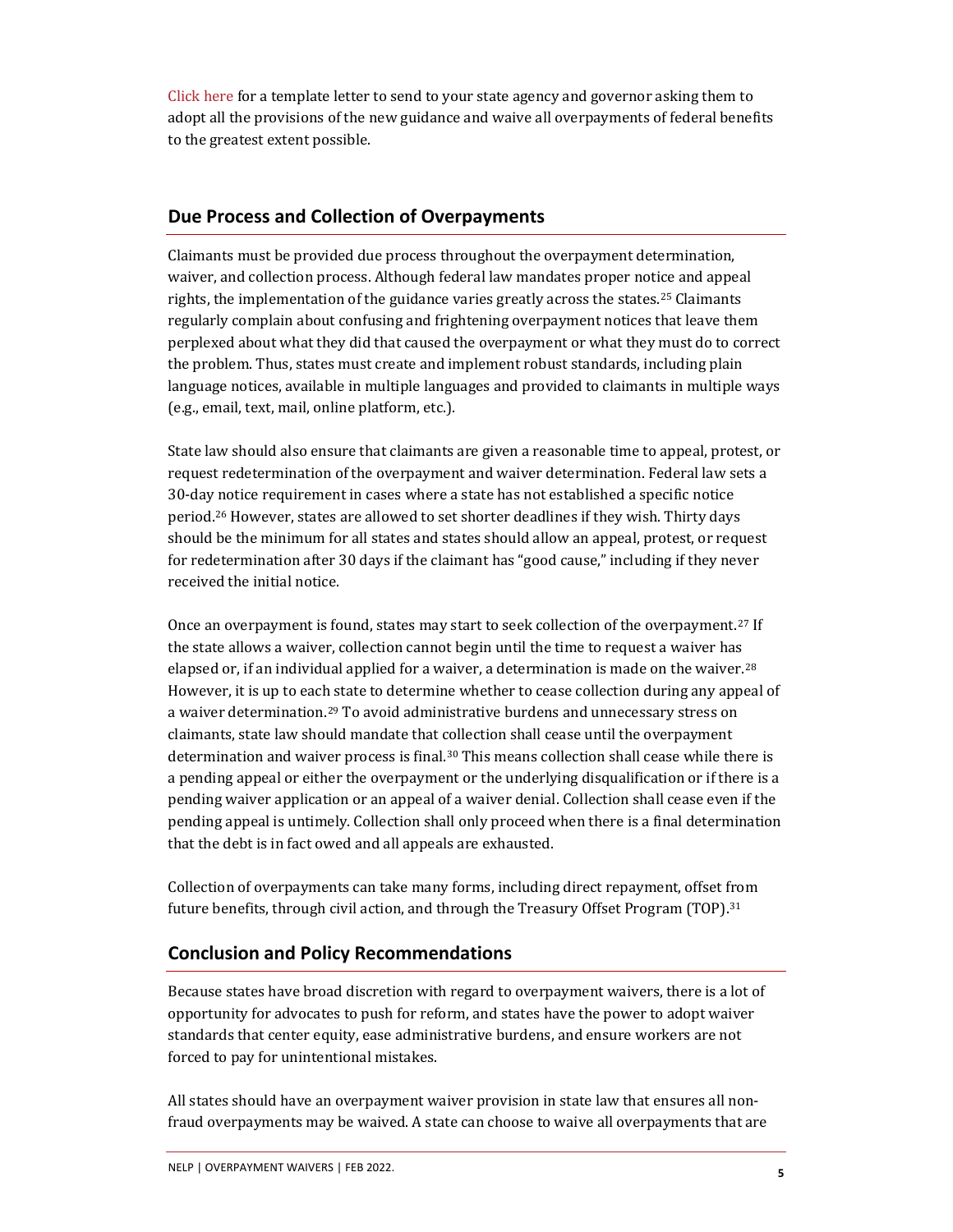without fault on behalf of the claimant or, as is typical, require that they not only be "without fault" of the claimant, but also that recovery would be against "equity and good conscience." Below we outline some model definitions for these two criteria.[32](#page-7-8)

State law should define "without fault" to include any circumstance where the claimant provided, or attempted to provide, all information correctly as requested by a state, but the state failed to take appropriate action with that information or took delayed action when determining eligibility and any instance where the overpayment was due to state or employer mistake. This should include:

- If the claimant provided incorrect information due to conflicting, changing, or confusing information or instructions from the state;
- The individual was unable to reach the state despite their best efforts to inquire or clarify what information the individual needed to provide, or other similar barriers, including language, education, or literacy barriers;
- The overpayment was due to agency error or mistake; and
- The employer provided incorrect or untimely information.

To establish any one of these bases, the state should accept a written statement, signed by the claimant as sufficient proof.

For the second criteria, states should define when recovery of the overpayment would be against "equity and good conscience," to include when:

- The claimant is receiving, or has received in the past year, any public assistance or safety net programs (i.e., SNAP, Medicaid, TANF, WIC, LIHEAP, and any other similar state programs);
- Recovery would cause financial hardship to the claimant;
- Regardless of their financial situation, the claimant can show that due to the notice that they would receive the benefits, or because of the incorrect benefit payment, they have either relinquished a valuable right or changed positions for the worse;
- There is substantial delay between receipt of the benefits and the overpayment determination, including when the state fails to meet federal timeliness standards for determinations and appeals;
- The claimant certifies that the overpaid benefits were used to meet their ordinary living expenses; or
- The overpayment was caused directly by state or employer error.

Again, the state agency should accept a written statement, signed by the claimant as sufficient proof to establish any one of these bases.

In addition to having strong policy language, states should also improve the administration of overpayment determinations and the waiver process. This includes having the agency assess claimant eligibility for a waiver during the overpayment determination process, rather than requiring claimants to individually request a waiver. While this is preferred because it lessens the burden on claimants having to apply for a waiver and increases administrative efficiency, if a state does require claimants to apply for a waiver, or needs further information to process the waiver, they should request as little information as is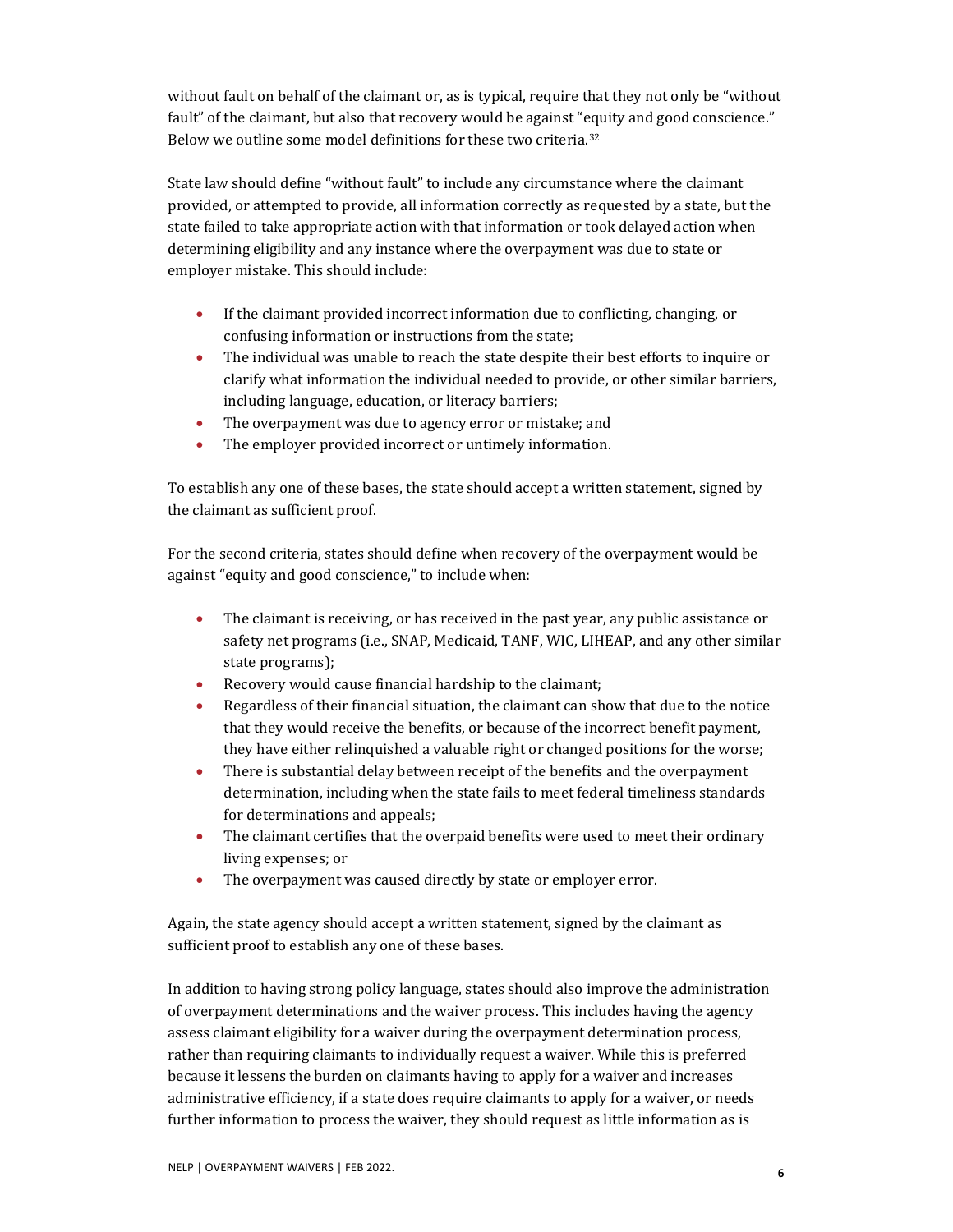needed. It is important that states respect a claimant's privacy rights and not require unnecessary and burdensome production of personal financial statements and documents.

State agencies should also ensure there are no collection activities while there is a pending appeal of either the overpayment or the underlying disqualification or if there is a pending waiver application or an appeal of a waiver denial. Collection should cease even if the pending appeal is untimely. It is important that collections only be allowed when there is a final determination that the debt is in fact owed and appeals are exhausted.

[Click here for model policy language.](http://www.nelp.org/wp-content/uploads/Model-Pandemic-Overpayment-Waiver-Law-2022.docx) This model legislation would establish a permanent right to request an overpayment waiver of state and federal pandemic unemployment insurance benefits in state law. Please note that drafting overpayment waiver legislation can vary from state to state depending on state-specific legal and policy issues.

Please contact us at [jgerry@legalaidatwork.org](mailto:jgerry@legalaidatwork.org) regarding more information on how to adapt or customize this model

#### **Endnotes**

<span id="page-6-0"></span> $1$  Amy Traub. "7 Things We Learned About Unemployment Insurance During the Pandemic," National Employment Law Project, November 16, 2021,

thingshttps://www.nelp.org/publication/7-things-we-learned-about-unemploymentinsurance-during-the-pandemic/.

<span id="page-6-1"></span><sup>2</sup> Unemployment Insurance Program Letter (UIPL) No. 20-21, Change 1 at p. 7

<span id="page-6-2"></span><sup>3</sup> *Id.; see also* UIPL 01-16 at 6 for further discussion on agency requirements when making a fraud determination.

<sup>4</sup> *See* [42 U.S.C. 503\(a\)\(1\),\(5\) and \(g\);](https://www.law.cornell.edu/uscode/text/42/503) see als[o UIPL 20-21, Change 1.](https://wdr.doleta.gov/directives/corr_doc.cfm?DOCN=8527) 

<span id="page-6-5"></span><span id="page-6-4"></span><span id="page-6-3"></span><sup>5</sup> *Id.*

<sup>6</sup> *See* <https://oui.doleta.gov/unemploy/pdf/uilawcompar/2021/complete.pdf> at Chapter 6. Virginia does have a temporary overpayment waiver provision that expires on July 1, 2022. <sup>7</sup> *See* NY Labor § 597

<span id="page-6-7"></span><span id="page-6-6"></span><sup>8</sup> *See* [https://oui.doleta.gov/unemploy/pdf/uilawcompar/2021/complete.pdf at Chapter 6,](https://oui.doleta.gov/unemploy/pdf/uilawcompar/2021/complete.pdf%20at%20Chapter%206)  Tables 6-1 and 6-2 for detailed analysis of each state's overpayment waiver laws.

<span id="page-6-9"></span><span id="page-6-8"></span><sup>9</sup> N.H. Rev. Stat. Ann § 282-A:165, II

<sup>10</sup> Conn. Agencies Regs. § 31-273-4

<span id="page-6-10"></span><sup>11</sup> *See also* Maine's streamlined online wavier application as one example: <https://www.maine.gov/unemployment/owr/>

<span id="page-6-11"></span><sup>12</sup> *See* [UIPL 20-21, Change1](https://wdr.doleta.gov/directives/attach/UIPL/UIPL_20-21_Change_1_acc.pdf) at pp. 4-6

<span id="page-6-12"></span> $13$  Repayment of the Lost Wages Assistance Program (LWAP) is different as that program was through FEMA funds. For guidance about the LWAP please visit,

[https://www.fema.gov/disaster/coronavirus/governments/supplemental-payments-lost](https://www.fema.gov/disaster/coronavirus/governments/supplemental-payments-lost-wages-guidelines)[wages-guidelines](https://www.fema.gov/disaster/coronavirus/governments/supplemental-payments-lost-wages-guidelines)

<span id="page-6-22"></span><span id="page-6-21"></span><span id="page-6-20"></span><span id="page-6-19"></span><span id="page-6-18"></span><span id="page-6-17"></span><span id="page-6-16"></span><span id="page-6-15"></span><span id="page-6-14"></span><span id="page-6-13"></span><sup>14</sup> [UIPL 20-21, Change 1](https://wdr.doleta.gov/directives/corr_doc.cfm?DOCN=8527)  <sup>15</sup> *Id.* at 6 <sup>16</sup> *Id.* at 15 and Attachment III <sup>17</sup> *Id.* at p. 12-13. <sup>18</sup> *Id.* at p. 13-14. <sup>19</sup> *Id.* <sup>20</sup> *Id.* at p. 16 <sup>21</sup> *Id.* <sup>22</sup> *Id.* at 9 <sup>23</sup> *Id*. at 10